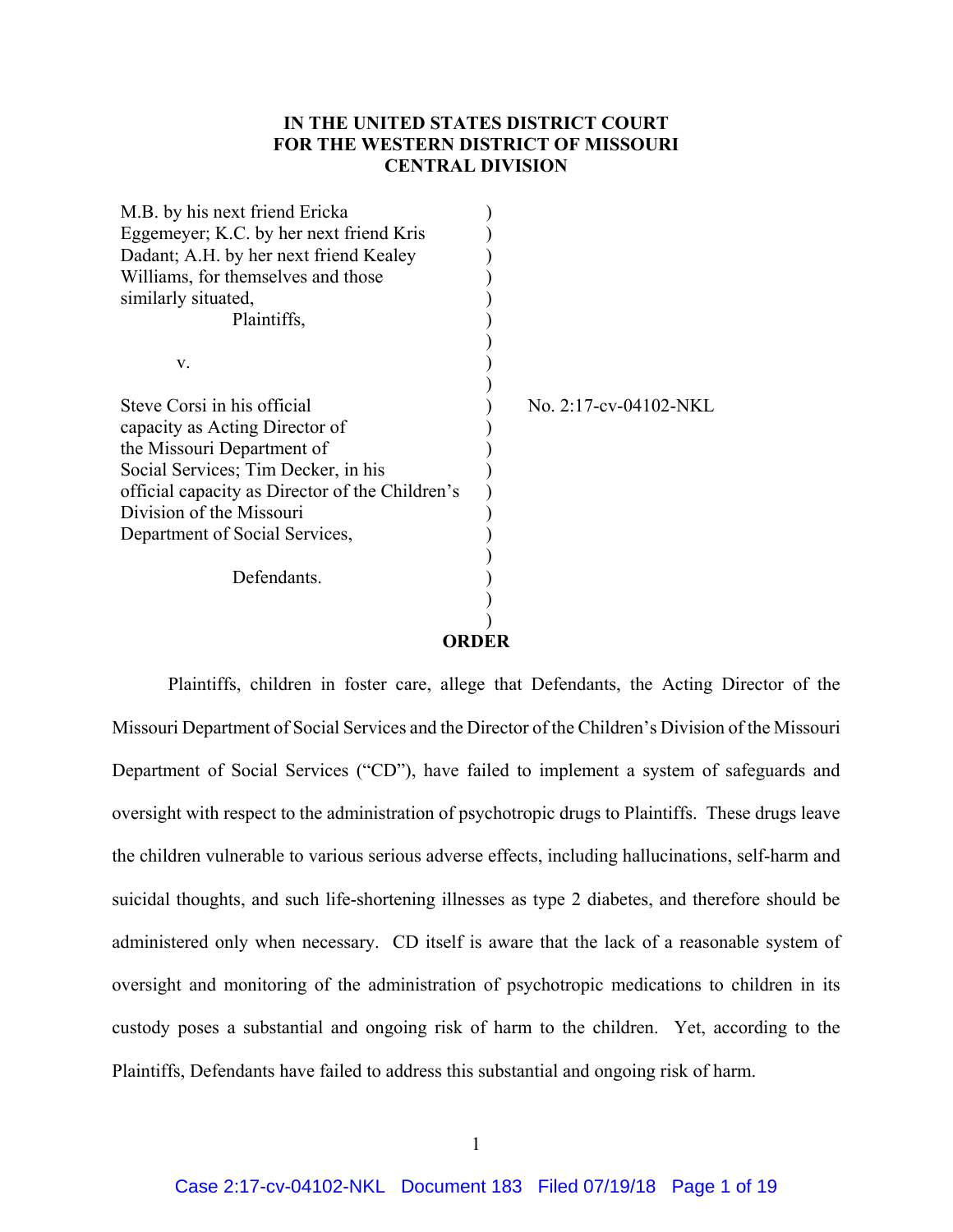Plaintiffs assert claims for violation of their substantive and procedural due process rights under the Fourteenth Amendment to the U.S. Constitution and seek declaratory and injunctive relief. They now move for certification of a class of plaintiffs consisting of "[a]ll children in Children's Division foster care custody who presently are, or in the future will be, prescribed or administered one or more psychotropic medications while in state care." Doc. 154, at 1 n.2.<sup>1</sup> For the reasons discussed below, the Court grants the motion for class certification.

#### **I. BACKGROUND**

When the state removes children into foster care, it assumes an affirmative duty to act *in loco parentis* to keep those children safe. Yet, according to the plaintiffs, children in Missouri's foster care custody who are prescribed or administered psychotropic drugs are exposed to a grave risk of severe physical and psychological harm because of the state's policies and practices.

## **a. Psychotropic Drugs and Children**

Psychotropic drugs are powerful medications that directly affect the central nervous system. They are particularly potent when administered to children. Children administered psychotropic medications are more vulnerable to psychosis, seizures, irreversible movement disorders, suicidal thoughts, aggression, weight gain, organ damage, and other life-threatening conditions. The full risk posed to children by psychotropic drugs is not even fully understood as yet. As the Administration of Children and Families ("ACF"), the office within the U.S. Department of Health and Human Services charged with administering the federal Title IV-E

<sup>&</sup>lt;sup>1</sup> Plaintiffs originally moved for certification of a class consisting of "[a]ll children under the age of eighteen who are or will be placed in the foster care custody of the state of Missouri following reports that they have suffered child abuse or neglect." Doc. 113, at 3. However, in their reply papers and at oral argument, Plaintiffs adopted the more narrow class definition set forth above.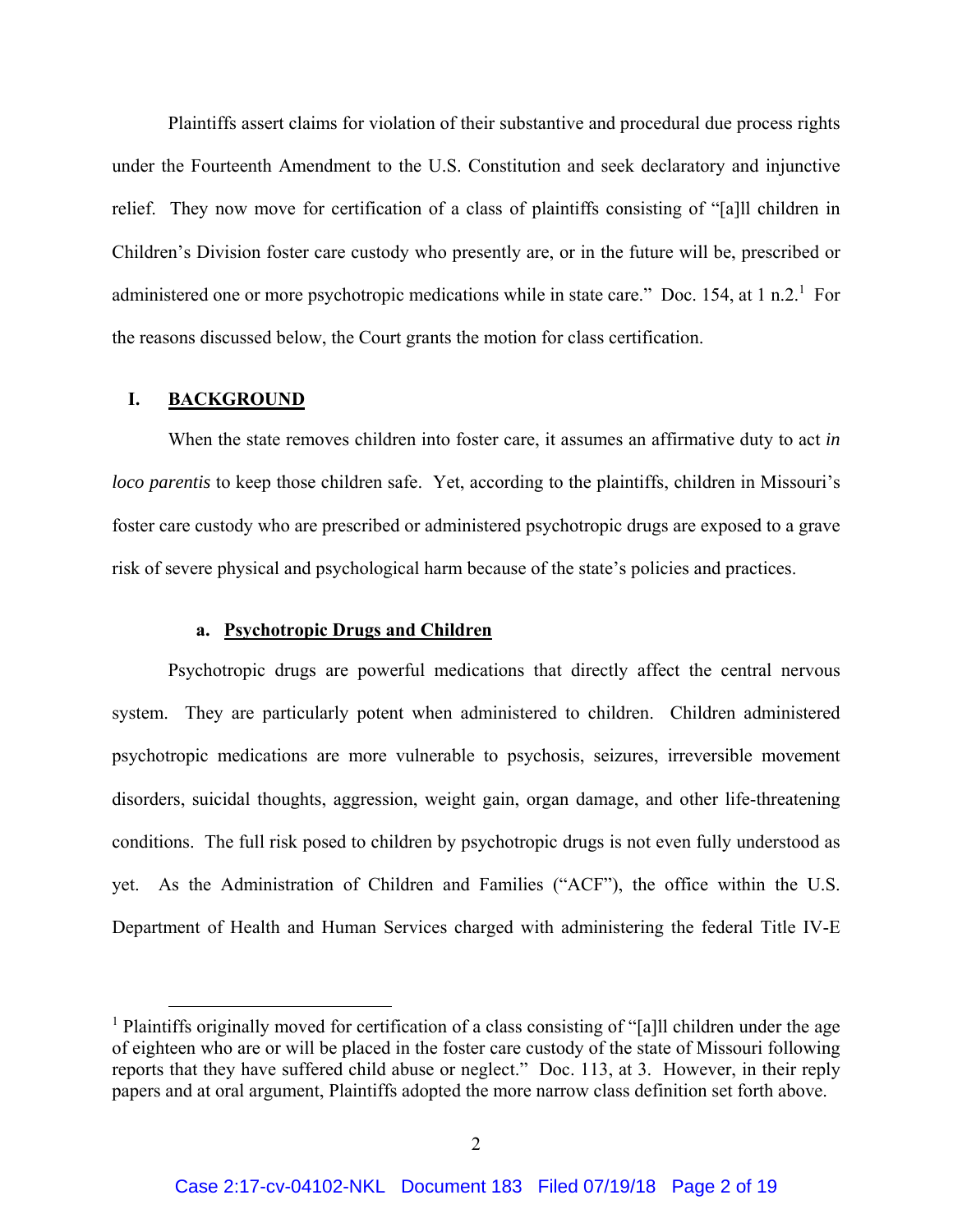foster care program, has noted, "research on the safe and appropriate pediatric use of psychotropic medications lags behind prescribing trends . . . . In the absence of such research, it is not possible to know all of the short- and long-term effects, both positive and negative, of psychotropic medications on young minds and bodies." Doc. 22, ¶ 80.

Risks to children are compounded when children are subject to "outlier" prescribing practices—receiving too many psychotropic drugs or too high a dosage, or receiving drugs at too young an age (commonly described as "too many, and too much, too young"). The number of adverse effects increases with the number of medications being used. On average, those taking two psychotropic drugs report 17% more adverse effects, and those taking three or more, 38% more adverse effects, than those taking one. *Id.*, ¶ 82. Suicidality and the urge to harm oneself increase with increasing numbers of medications. *Id.* Increased appetite, sleepiness/fatigue, and tics and tremors are 200 to 300% more prevalent among children taking three or more medications than among those taking one drug alone. *Id.*

The ACF has noted that outlier practices "may signal that factors other than clinical need are impacting the prescription of psychotropic medications." *Id.*, ¶ 86. Indeed, for many, if not most, of the affected children, psychotropic drugs are administered to treat a diagnosis that the drugs were never designed to address.

The longer a child is on a given psychotropic medication, the greater the number of adverse effects. *Id.*, ¶ 82. Some psychotropic medications, including some antipsychotics and SSRI antidepressants, even come with warning labels indicating that "their use requires particular attention and caution regarding potentially dangerous or life threatening side effects." *Id.*, ¶ 83.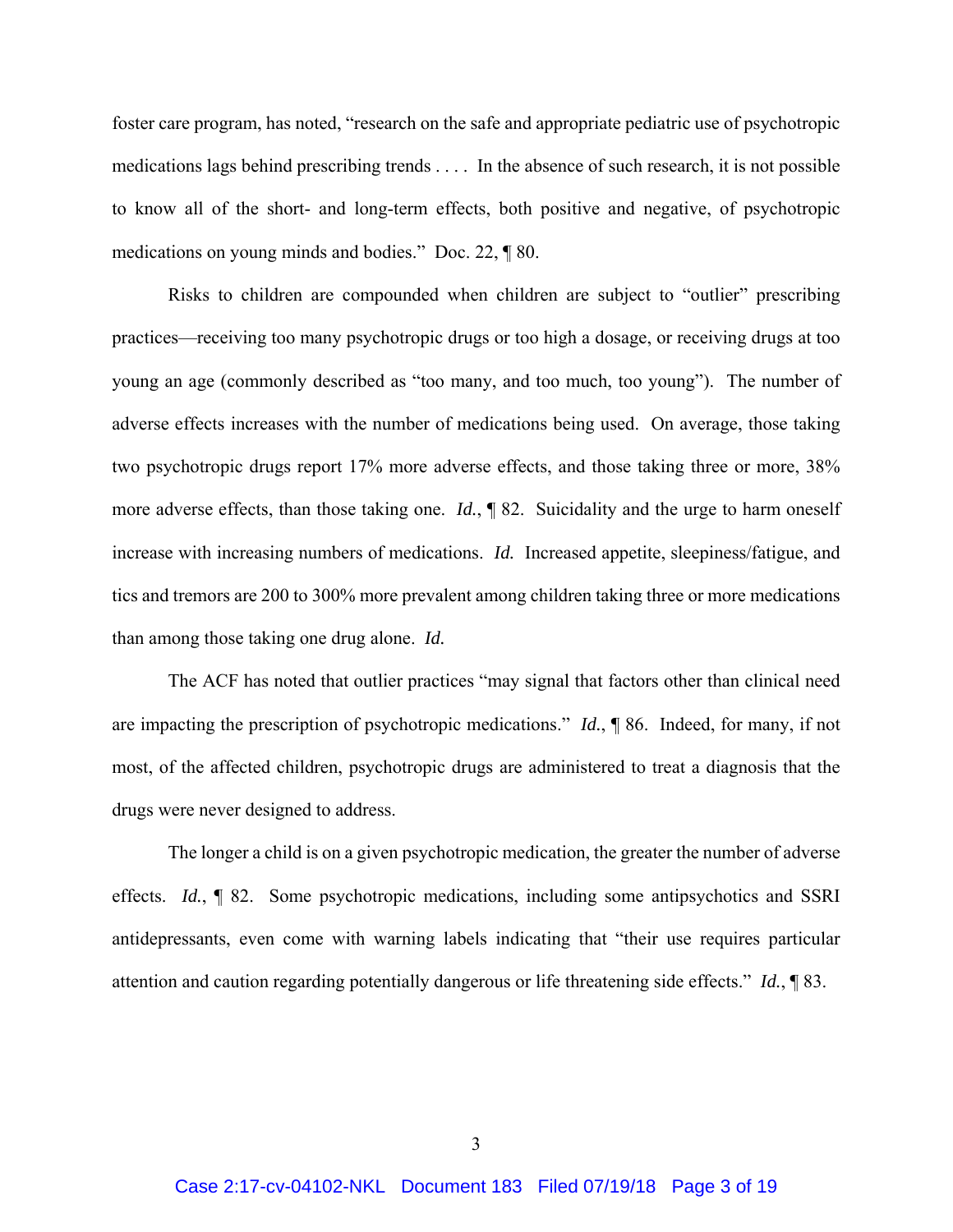### **b. Unique Risks for Children in Foster Care**

More than a decade ago, a study including data from Missouri and 16 other states found that the rate of use of antipsychotics (one of the most powerful classes of psychotropic drugs) was 12.37% for children in foster care, compared with 1.4% for children receiving Medicaid who were *not* in foster care. *Id.*, ¶ 94. The study further found that one in five children was prescribed two different antipsychotics, and at least one in ten children was prescribed four or more psychotropic medications. *Id.* The Missouri Initiative for Children in Foster Care, looking at data from 2011, showed that 28% of children in state foster care were on psychotropic medication. 20% of those children were subject to an outlier prescription (too much, and too many, too young), including 6.65% who were prescribed five or more psychotropic medications at once and 3.03% who were prescribed two or more antipsychotics at once. *Id.*, ¶ 95. A January 2015 Missourian article reported MOHealthNet data from 2012 showing that more than 30% of Missouri's foster children were prescribed at least one psychotropic medication. *Id.* It was further reported based on this data that children as young as two years of age had been prescribed an antipsychotic drug. *Id.* In addition, at least 20% of Missouri's foster youth were taking an average of two or more psychotropic medications, with some foster children prescribed as many as seven at one time. *Id.* 

Children in foster care are at increased risk of being improperly or unnecessarily administered psychotropic drugs. Often, those who care for foster children do not have detailed knowledge of their trauma background, mental health needs, or medical history. Unlike biological parents, the foster caregivers must rely on a child's health records to know her history and needs. At the same time, frequent changes in placement often are accompanied by changes in a foster child's health care provider and cause disruptions in the child's health care. *Id.*, ¶ 4. Yet, all too often, accurate and complete medical information is not shared with either foster parents or treating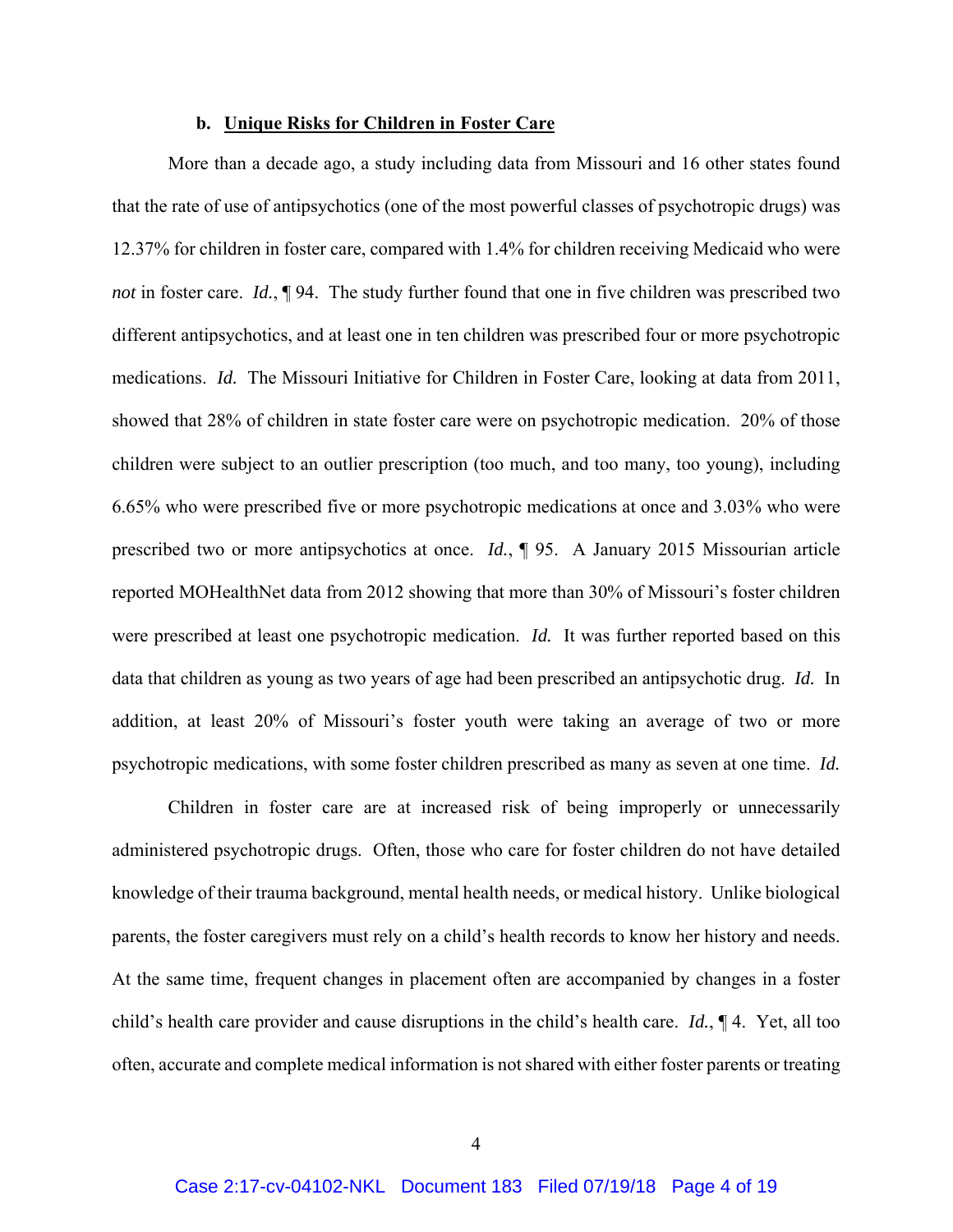physicians. *Id.* Moreover, the state has no system in place to avoid subjecting children to "outlier"—too much, and too many, too young—prescriptions. *Id.*, ¶¶ 123-29.

#### **c. The Plaintiffs**

*M.B.*Plaintiff M.B., a fourteen-year old boy, has been administered more than six psychotropic drugs at once, including lithium and two atypical antipsychotics. *Id.*, ¶ 11. Over the course of two-and-a-half years in CD custody, as he has been moved through eight different placements, his regimen of psychotropic medications has fluctuated, with medications being rapidly added or removed, and dosages changing. *Id.*, ¶ 13. At times, M.B. was placed on a medication for a month, only to have it removed the next month, and drugs that had already been tried and discontinued were tried again. *Id.* Yet, neither he nor any of his caregivers has been provided updated medical and mental health records, and Missouri has not maintained "a consistent informed consent process to ensure individual attention to his treatment" or "institute[d] an effective mechanism for reviewing dangerous prescription practices," placing him at further risk of harm. *Id.*, ¶ 11. M.B. has exhibited several conditions known to be among the serious adverse effects of the psychotropic medications he has been administered, including hypothyroidism, hearing voices, and suicidal thoughts. *Id.*, ¶ 14.

*K.C.* Plaintiff K.C., a twelve-year-old girl, has been placed on as many as five psychotropic medications at one time. *Id.*, ¶¶ 32-33. Although she has been placed in several foster care situations, neither she nor any of her caregivers has been provided with comprehensive, up-todate, and accurate medical and mental health records. *Id.*, ¶ 33. Indeed, earlier this year, K.C.'s caregivers had three different understandings of what daily dose of a particular psychotropic medication she was to receive, and they had no medical records to resolve the confusion. *Id.*, ¶ 35. The confusion may not even have come to light had a volunteer advocate not raised questions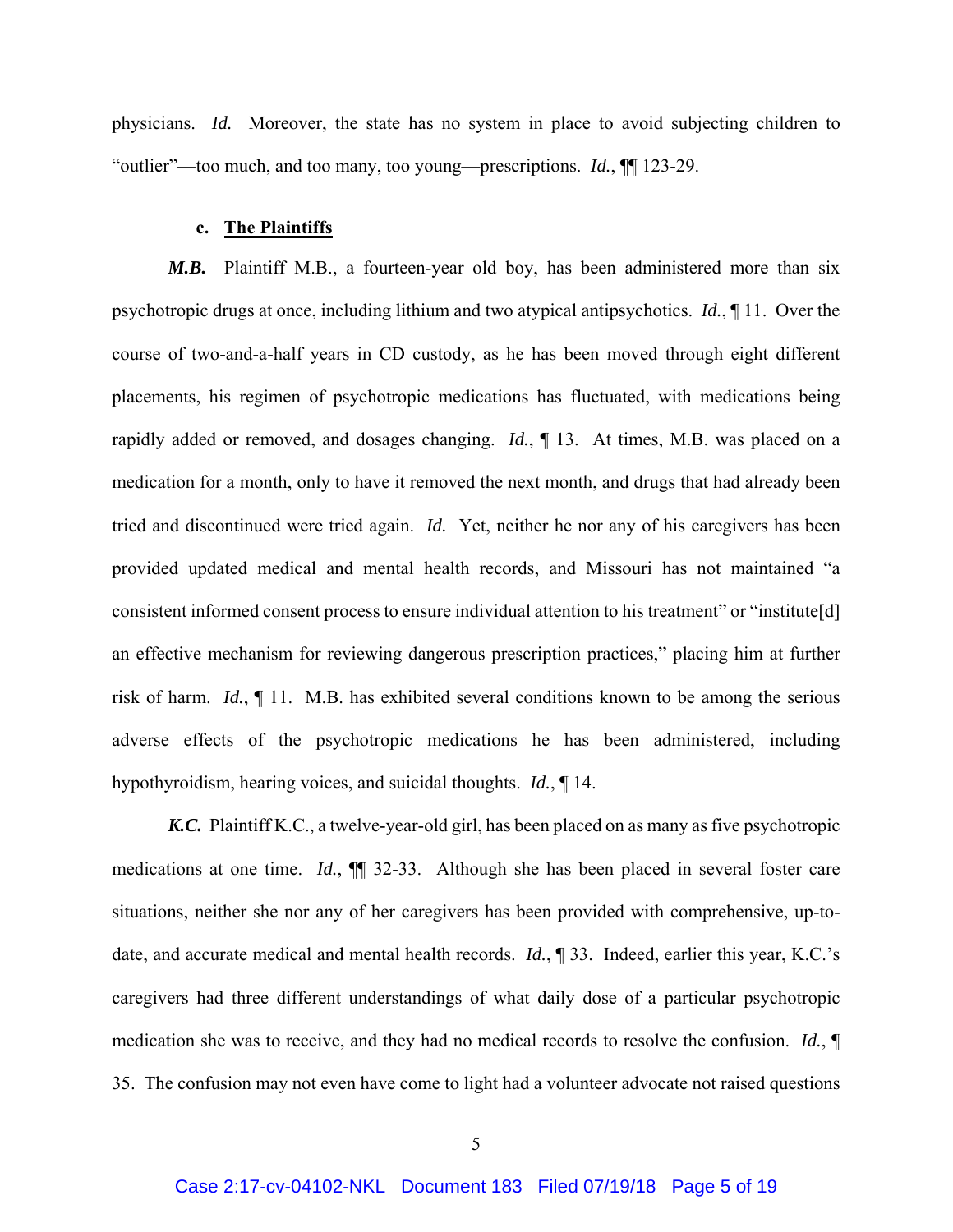about it. *Id.* Her physicians have not had access to complete medical records or history when prescribing her medications. *Id.*, ¶ 34. CD also failed to ensure that proper informed consent was given when K.C. was placed on multiple psychotropic medications, despite the fact that the drugs require ongoing monitoring to permit adverse effects to be addressed promptly. *Id.*, ¶ 36. At one residential facility, K.C. was reported on multiple occasions to be "visibly involuntarily shaking." *Id.*, 137. At that time, K.C. was taking the antipsychotic Abilify, the label for which warns, "Stop using . . . and call your doctor at once if you have . . . uncontrolled muscle movements." *Id.*, ¶ 38. After a visitor who had noted the shaking repeatedly raised an alarm, K.C.'s Abilify dosage was cut in half. *Id.*, ¶ 39. K.C. also has been prescribed Strattera, purportedly for Attention-Deficit Hyperactivity Disorder ("ADHD"), although at least one formal assessment and observation of K.C. indicated that she does not have ADHD. *Id.*, ¶ 40. Strattera's label warns that "[c]ommon side effects in children and teenagers include upset stomach, a decreased appetite, nausea, or vomiting, dizziness, tiredness, and mood swings," and "Strattera increases the risk of suicidal thoughts or actions." *Id.*, ¶ 41. In response to K.C.'s high number and doses of psychotropic medications, concerned persons outside CD who have observed K.C. have for months sought an independent second opinion as to whether her psychotropic medication regimen is appropriate, but to no avail. *Id.*, ¶ 43.

In October 2016, K.C. suddenly began acting angry, aggressive, and violent, and repeatedly became involved in altercations. *Id.*, ¶ 44. Staff at her facility placed her in physical holds numerous times—including once for an hour and forty-five minutes—to keep her from fighting. *Id.* Around the time that her behavior changed in this fashion, K.C. had been newly administered the strong psychotropic drug Seroquel. *Id.* Seroquel's label advises: "Call a healthcare professional right away if you or your family member has any of the following symptoms,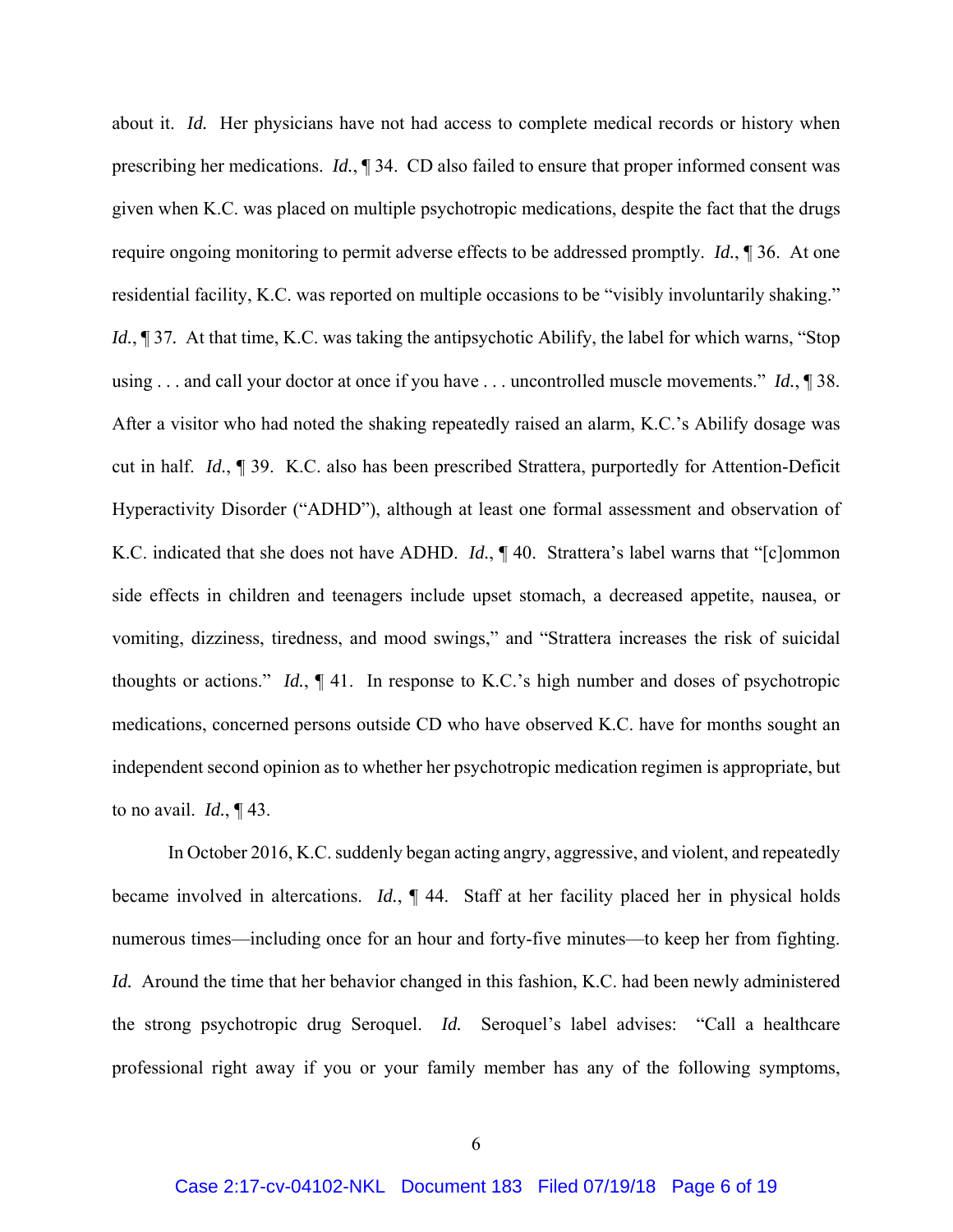especially if they are new, worse, or worry you: ... acting aggressive, being angry, or violent. . . ." *Id.*, ¶ 45. Seroquel is not FDA-approved for use by children. *Id.*, ¶ 45. The drug's labeling notes that Seroquel nonetheless is prescribed to some children at least thirteen years old—but K.C. had reached twelve years of age only shortly before the introduction of Seroquel. *Id.*

CD and its private contractor failed to note the correlation between her behavior and the medication change. *Id.*, ¶ 44. Once again, a volunteer visiting resource raised the issue, but CD and the private contractor took no action. *Id.* Eventually, the volunteer contacted the prescribing doctor, asking whether Seroquel should have been prescribed given that the child had not been diagnosed with bipolar disorder, and in light of her changed behavior. *Id.* That night, the doctor made note of a bipolar disorder diagnosis in K.C.'s records. *Id.*

Eventually, K.C. ceased taking Seroquel, and her aggressive behavior ceased. *Id.*

K.C. is "sad or angry much of the time." *Id.*, ¶ 48. She has experienced rapid weight gain since being placed on psychotropic medications, including a gain of more than fifteen pounds over a three-month period. *Id.*, ¶ 46. She also has experienced hallucinations since she commenced taking psychotropic drugs. *Id.*, ¶ 47. Hallucinations are among the known adverse effects of two new medications being given to K.C. *Id.*

*A.H.* A.H., a twelve-year-old girl, has spent approximately six years in CD's custody. *Id.*, ¶ 52. As a result of being placed in numerous different living situations, "knowledge of her medical and mental health history, in the absence of reliable recordkeeping practices, has become fragmented and dispersed between her assigned caseworker, foster caretakers, and health providers." *Id.*, ¶ 53. In or about November 2016, A.H. tried to physically harm herself and was hospitalized. *Id.*, ¶ 54. At the psychiatric hospital, she was prescribed two pills of Latuda and two pills of Remeron each day. *Id.* CD did not involve A.H.'s legal parents in the decision to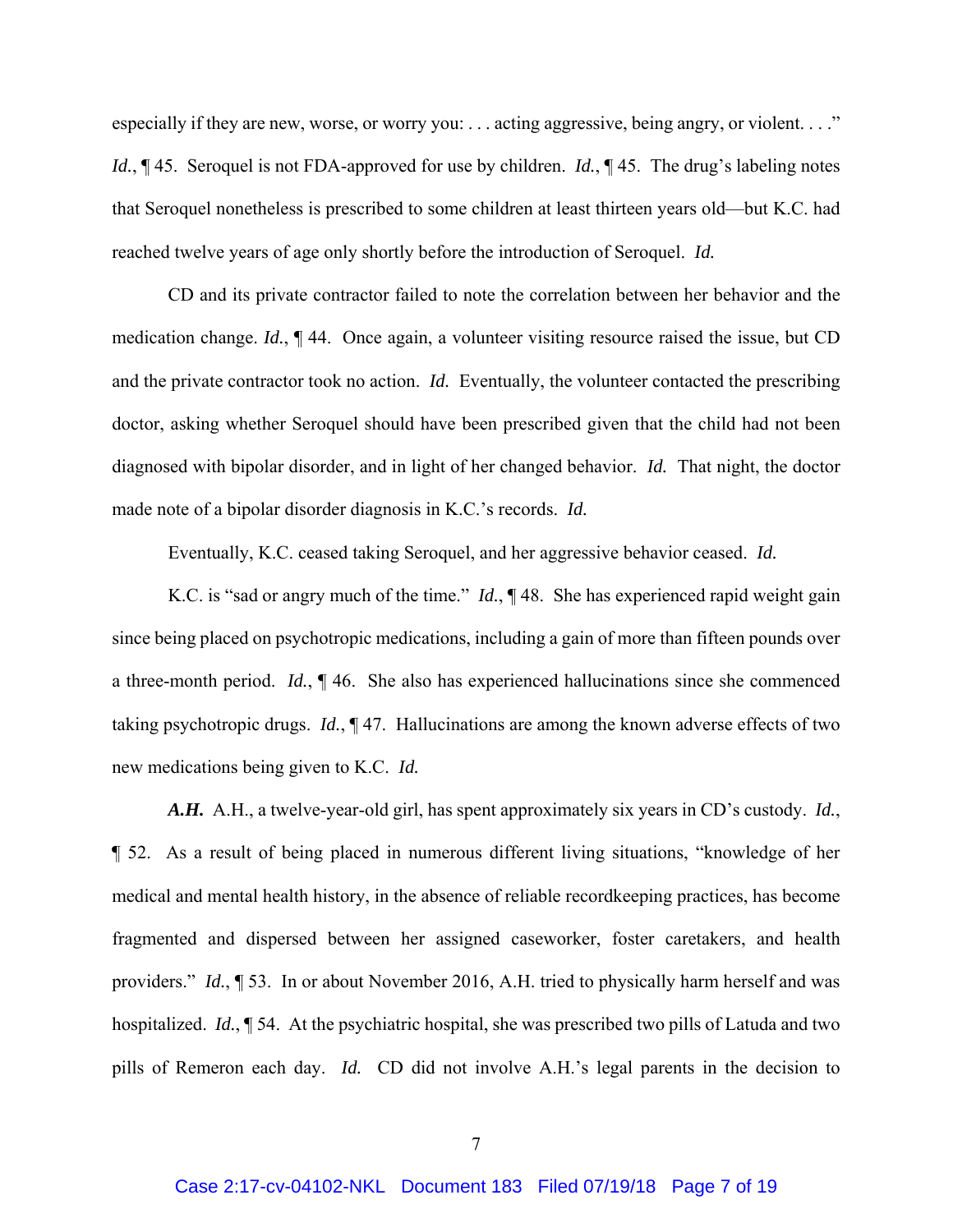administer these psychotropic medications to her. *Id.* After she was discharged, A.H. moved into the home of a non-kinship foster parent for a few months, and then was moved to the home of a kinship resource. *Id.*, ¶ 55. When the non-kinship foster parent transferred A.H. to the kinship resource home, the foster parent provided A.H.'s medications wrapped only in tissue paper. *Id.*, ¶ 56. The foster parent advised the kinship resource that A.H. was to take just one pill of Latuda and one pill of Remeron each day. *Id.* The kinship resource received no medical records, no pill bottles, and no written instructions for administering the medication. *Id.* Consequently, A.H. was given incorrect dosages of the psychotropic medications and experienced a severe reaction that resulted in her being hospitalized for six days. *Id.*

### **II. CLASS CERTIFICATION STANDARD**

Under Federal Rule of Civil Procedure 23, a motion for class certification involves a twopart analysis. First, under Rule 23(a), the proposed class must satisfy the requirements of "numerosity, commonality, typicality, and fair and adequate representation." *Luiken v. Domino's Pizza, LLC*, 705 F.3d 370, 372 (8th Cir. 2013). Second, the proposed class must meet at least one of the three requirements of Rule 23(b). *Comcast Corp. v. Behrend,* 133 S. Ct. 1426, 1432 (2013).

The burden of showing that the class should be certified rests on Plaintiffs. *Luiken,* 705 F.3d at 372. They will meet this burden only if, "after a rigorous analysis," the Court is convinced that the Rule 23 requirements are satisfied. *Comcast*, 133 S. Ct. at 1432 (quotation marks and citation omitted). The Court has broad discretion in deciding whether class certification is appropriate. *Prof'l Firefighters Ass'n of Omaha, Local 385 v. Zalewski,* 678 F.3d 640, 645 (8th Cir. 2012) (citation omitted).

In determining a class certification motion, the Court may consider "[m]erits questions . . . only to the extent[ ]that they are relevant to determining whether the Rule 23 prerequisites for class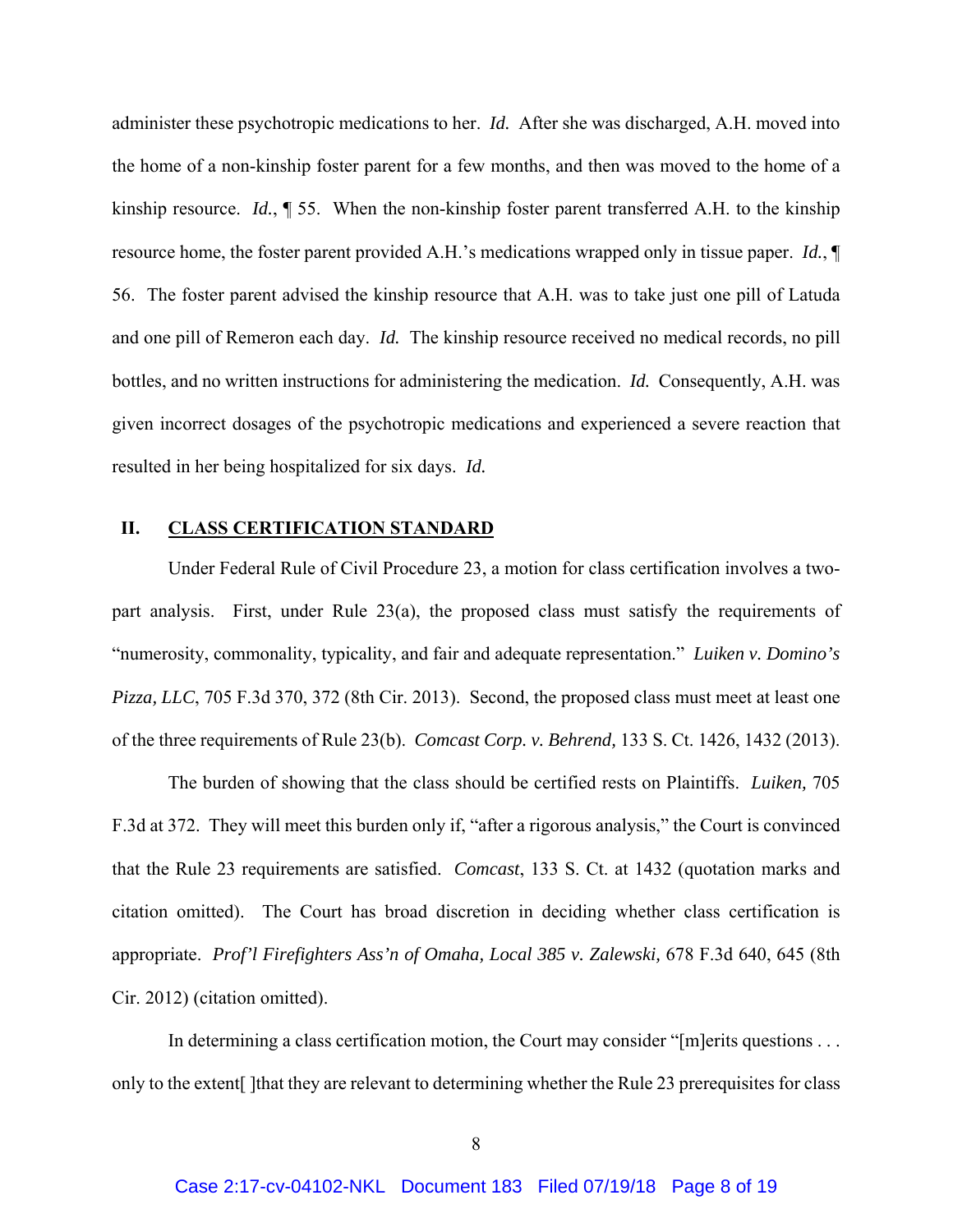certification are satisfied." *Amgen Inc. v. Connecticut Ret. Plans & Trust Funds*, 568 U.S. 455, 133 S. Ct. 1184, 1194-95 (2013). The Court's inquiry on a motion for class certification therefore is "tentative," "preliminary," and "limited." *In re Zurn Pex Plumbing Prod. Liab. Litig.*, 644 F.3d 604, 613 (8th Cir. 2011).

#### **III. DISCUSSION**

## **a. Rule 23(a)**

## **1. Numerosity**

Rule 23(a)(1) requires that a class be sufficiently numerous to render joinder of all members impracticable. In assessing whether the numerosity requirement has been met, courts examine factors such as the number of persons in the proposed class, the nature of the action, the size of the individual claims, and the inconvenience of trying individual claims. *Paxton v. Union Nat'l Bank,* 688 F.2d 552, 561 (8th Cir. 1982).

As of December 2017, there were more than 13,500 children in CD's legal custody. *See* Mo. Dep't of Social Services, *DSS Caseload Counter*, https://dss.mo.gov/mis/clcounter/history.htm (last accessed June 13, 2018)*.* Defendants argue that approximately 77% of the children in the Missouri foster care system are not taking psychotropic medications. Doc. 145, at 7; Doc. 144-1, Transcript of Deposition of Christy Collins, Vol. I, at 278:25-279:20. 23% of 13,500 is 3,105. Thus, approximately 3,105 children in CD's foster care custody are being administered psychotropic medications.

 Joinder of more than 3,000 children would be impracticable and unduly burdensome. *See Van Orden v. Meyers*, No. 09-00971 AGF, 2011 WL 4600688, \*6 (E.D. Mo. Sept. 30, 2011) (finding numerosity requirement satisfied where proposed class consisted of 150 members, noting that "joining each of the putative plaintiffs individually and trying separate suits for each would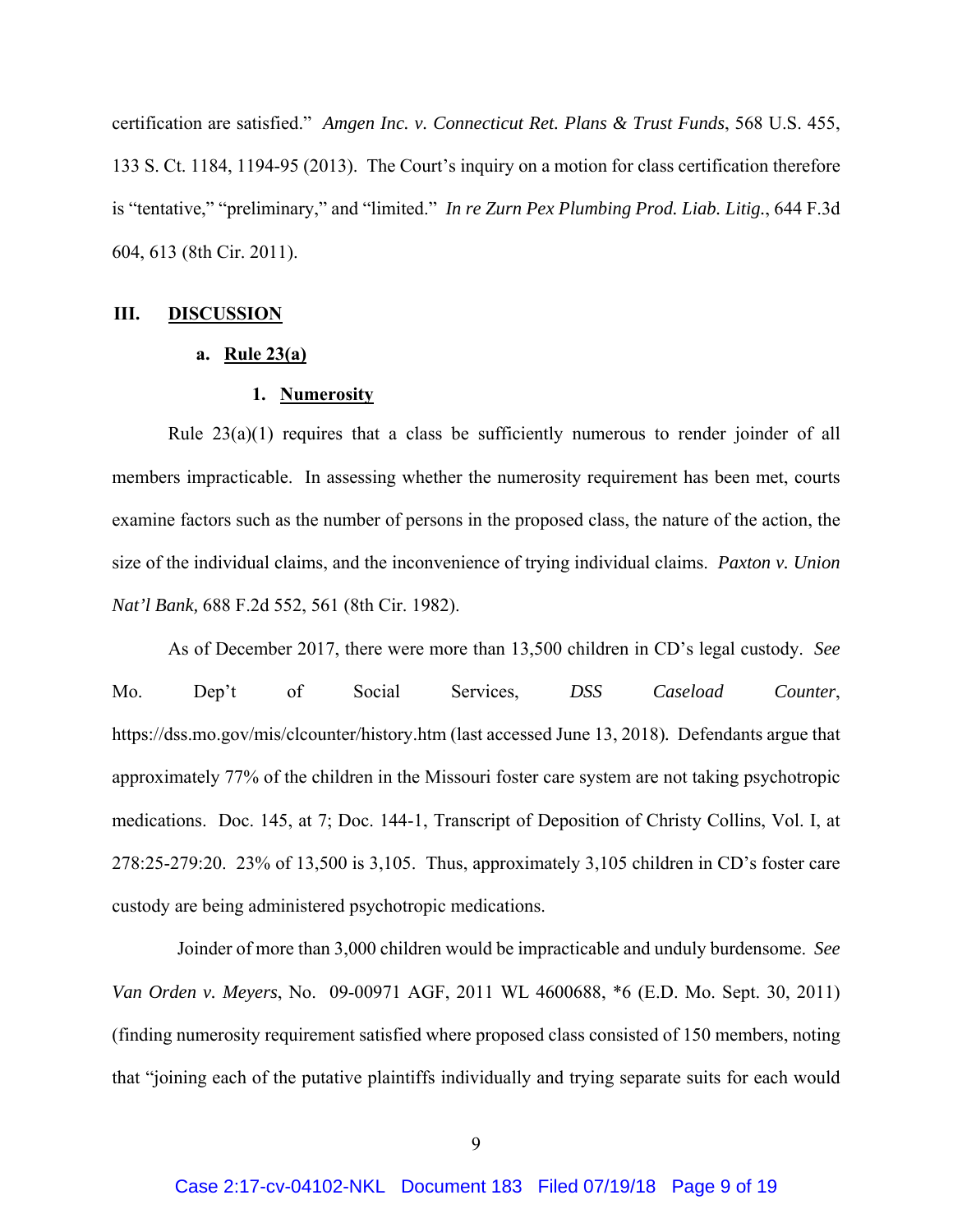be wasteful, duplicative, and time consuming," as "much of the evidence and many of the witnesses would be the same in each case"). This is particularly the case because the proposed class includes both present and future children in the foster care custody of the State of Missouri who are or will be prescribed or administered psychotropic medications, and future members of the putative class are necessarily unidentifiable. *See Barrett v. Claycomb*, No. 11-CV-04242- NKL, 2011 WL 5822382, at \*2 (W.D. Mo. Nov. 15, 2011) (finding numerosity requirement satisfied in light of not only the "large initial number of potential plaintiffs," 1,100, but also "the fluid nature of this class," which included "an unknown number of future students"); *Portz v. St. Cloud State Univ.*, 297 F. Supp. 3d 929, 944 (D. Minn. 2018) (finding numerosity requirement satisfied for class including over 4,000 current students as well as future students, noting, "courts in this circuit have found numerosity where an unknown group may in the future suffer harm").

The Court finds that the numerosity requirement has been satisfied.

#### **2. Commonality**

Rule  $23(a)(2)$  requires that there be "questions of law or fact common to the class." Fed. R. Civ. P. 23(a)(2). Plaintiffs must show that their class claims "depend upon a common contention" that "is capable of class wide resolution," such that "determination of its truth or falsity will resolve an issue that is central to the validity of each one of the claims in one stroke." *Wal-Mart Stores, Inc. v. Dukes*, 564 U.S. 338, 350, 131 S. Ct. 2541 (2011). Commonality "'does not require that every question of law or fact be common to every member of the class . . . and may be satisfied, for example, where the question of law linking the class members is substantially related to the resolution of the litigation even though the individuals are not identically situated.'" *Downing v. Goldman Phipps PLLC*, No. 13-206 CDP, 2015 WL 4255342, at \*4 (E.D. Mo. July 14, 2015) (quoting *Paxton,* 688 F.2d at 561); *see also Ebert v. General Mills, Inc.*, 823 F.3d 472,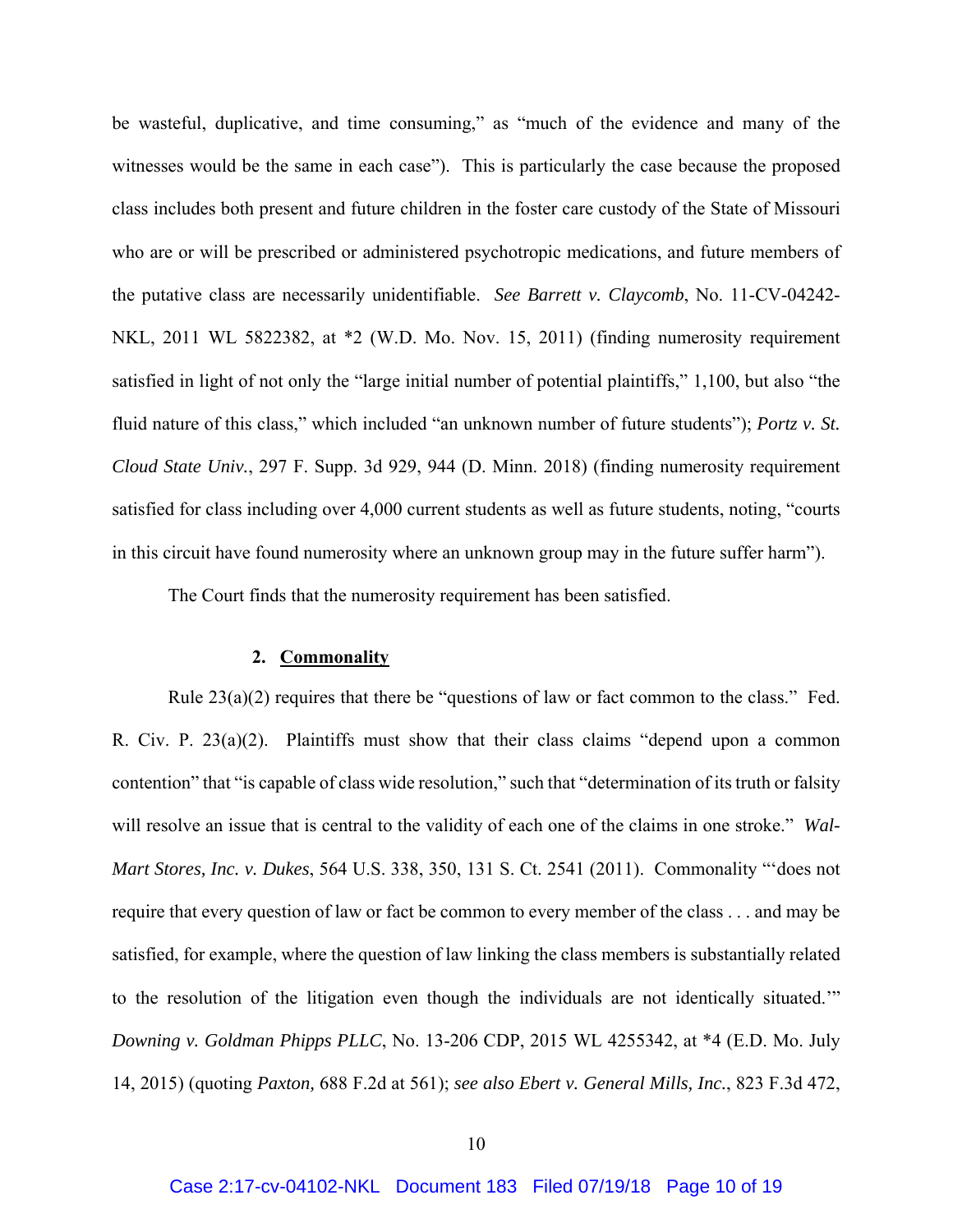478 (8th Cir. 2016) ("[A] single common question 'will do' for purposes of Rule 23(a)(2).") (citing *Dukes*, 131 S. Ct. at 2556). Commonality is easily satisfied in most cases. *Wineland v. Casey's General Stores, Inc.*, 267 F.R.D. 669, 674 (S.D. Iowa 2009) ("The burden imposed by [the commonality] requirement is light and easily met in most cases.") (citing *In re Hartford Sales Practices Litig.*, 192 F.R.D. 592, 603 (D. Minn. 1999); Newberg on Class Actions § 3:10 (4th ed.)).

Plaintiffs challenge system-wide policies and practices that place all members of the proposed class at substantial risk of harm. With respect to the substantive due process claim (Count I), Plaintiffs raise the following questions of fact common to all potential class members:

- Whether Defendants have a policy or practice of inadequately monitoring the administration of psychotropic medications to children in CD's foster care custody by failing to maintain complete, current, and reasonably accessible medical records, including medication history, for those children and to provide these records to foster caregivers and health care providers to facilitate the effective delivery of health services; and
- Whether Defendants have a policy or practice of inadequately monitoring the administration of psychotropic medications to children in CD's foster care custody by failing to operate a secondary review system capable of timely identifying and addressing outlier prescribing practices for purposes of assuring the safety of those children.

If the foregoing questions are answered in the affirmative, the Court will be presented with a common question of law, whether these policies or practices subject the children in CD's foster care custody who are or will be prescribed or administered psychotropic drugs to an unreasonable risk of harm in violation of their substantive due process rights under the Fourteenth Amendment.

With respect to the procedural due process claim (Count II), Plaintiffs present at least the

following common factual questions:

 Whether Defendants fail to maintain a policy or practice for the provision of adequate notice and a meaningful opportunity to be heard before children in foster care are administered psychotropic medications.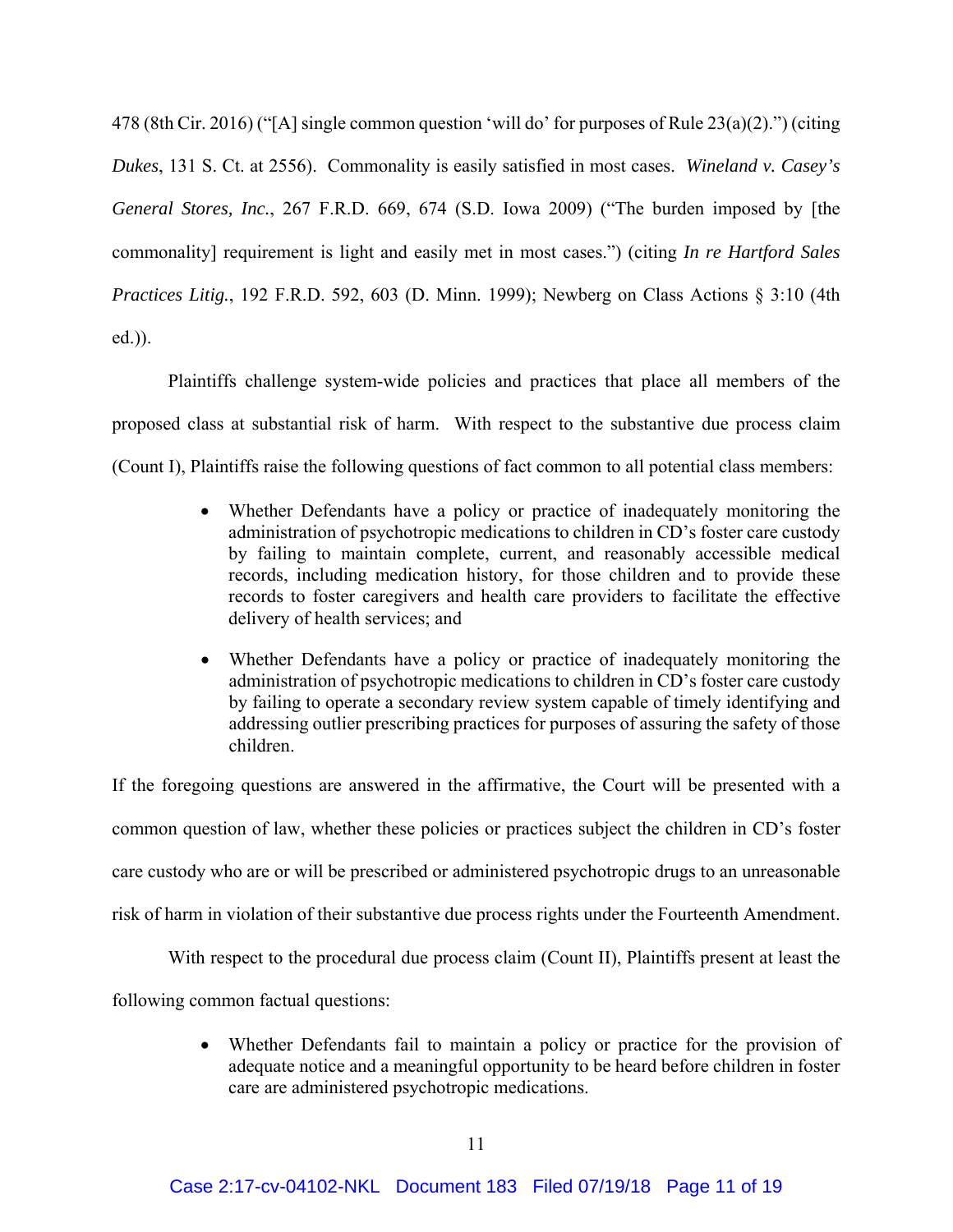Whether Defendants' fail to maintain a policy and practice providing for periodic review or reconsideration of the prescription and administration of psychotropic medications to children in foster care.

If these questions are answered in the affirmative, the Court will need to determine the common legal question of whether these policies or practices infringe upon the procedural due process rights of the children in CD's foster care custody who are or will be prescribed or administered psychotropic drugs.

Plaintiffs have presented evidence that CD is supposed to maintain medical records for children in foster care, but in fact does not. *See, e.g.,* Mo. Rev. Stat. § 210.760; Doc. 113-4, State of Missouri, Office of Administration, Division of Purchasing Materials and Management, Request for Proposal, Internet-Based Health Records System for Foster Children, at 7 (noting that "[t]he lack of shared access to health records can limit the practitioner's ability to make the most informed clinical decisions possible"). Plaintiffs have presented evidence that CD has found that oversight of the administration of psychotropic medications to children is necessary, but that CD does not provide such oversight. *See, e.g.,* Doc. 113-5 (Ex. E), Health Oversight and Coordination Plan, Strategic Plan for Children in State Custody, 2015-2019, at 11 (acknowledging that "oversight [of psychotropic medications] is necessary when addressing the needs of children who have experienced maltreatment," but that CD "is not currently implementing this second opinion practice"). Finally, Plaintiffs have presented evidence that CD fails to maintain informed consent policies and procedures capable of assuring that children in CD's foster care custody are administered psychotropic drugs only when a neutral decision-maker, in consultation with the prescribing physician, determines that is a safe and necessary treatment. *See, e.g.,* Doc. 123-1, Deposition of Christy Collins, Vol. I, at 223:2-19 (acknowledging that a foster parent might find it "much easier . . . to seek out medications than to try other non-medication-based treatment to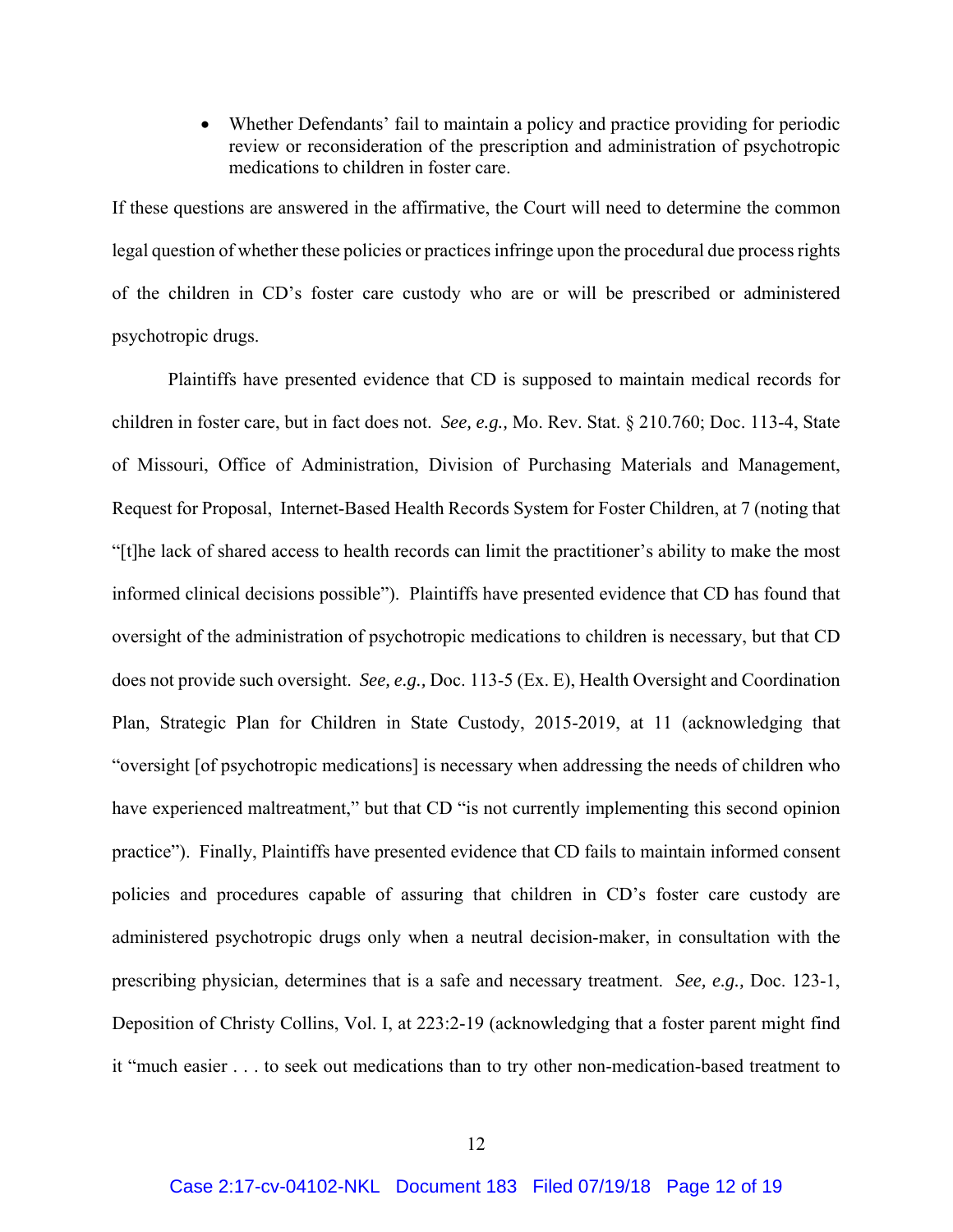resolve" issues with respect to a child's behavior) and 194:5-9 (noting that a foster parent "could have a kid on medication for several weeks before [CD] even know[s] about it").

Defendants' argument that the likelihood that not all children in CD's foster care custody will be administered psychotropic drugs means that Plaintiffs have alleged only a "mere *possibility*" of injury is, as a preliminary matter, addressed by the narrowed class definition that Plaintiffs have adopted. Moreover, the possibility that not all children in the putative class may actually suffer harm as a result of the policies and practices at issue does not defeat commonality. The commonality requirement is satisfied where, as Plaintiffs allege here, Defendants' policies and practices uniformly subject members of the putative class to a *substantial risk of serious harm*. *See Postawko v. Missouri Dep't of Corr.*, No. 16-4219-NKL, 2017 WL 3185155, at \*8 (W.D. Mo. July 26, 2017) (holding that every individual in a putative class "suffers exactly the same constitutional injury when he is exposed to a single statewide . . . policy or practice that creates a substantial risk of serious harm," even if "a presently existing risk may ultimately result in different future harm for different [class members] ranging from no harm at all to death") (quoting *Parsons v. Ryan*, 754 F.3d 657, 679 (9th Cir. 2014));<sup>2</sup> *see also DeBoer v. Mellon Mortg. Co*., 64 F.3d 1171,

<sup>&</sup>lt;sup>2</sup> The Court has previously rejected the "contention that *Parsons* somehow erroneously departs from long-standing Eighth Amendment precedent." *Postawko*, 2017 WL 3185155, at \*8 n.8 (quotation marks omitted). Moreover, the only other federal appellate courts to have discussed *Parsons* cite it approvingly. *See Phillips v. Sheriff of Cook Cty.*, 828 F.3d 541, 552–57 (7th Cir. 2016), *reh'g and suggestion for reh'g en banc denied* (Aug. 3, 2016) (noting that, "[a]s *Parsons* suggests, a class action probably could be brought where plaintiffs presented some evidence that a prison had a policy that regularly and systemically impeded timely examinations" or "where evidence suggested that a prison had such a consistent pattern of egregious delays in medical treatment that a trier of fact might infer a systemic unconstitutional practice"); *In re D.C.*, 792 F.3d 96, 102 (D.C. Cir. 2015) (denying petition to permit appeal of class certification, noting that "Rule 23(b)(2) was intended for civil rights cases") (citing, *inter alia*, *Parsons*, 754 F.3d at 686); *see also Civil Rights Educ. & Enf't Ctr. v. Hosp. Properties Tr.*, 867 F.3d 1093, 1105 (9th Cir. 2017) (distinguishing *Parsons* because it involved "a common policy or practice" whereas the plaintiff in the case before that court had not alleged "[i]ntentional noncompliance"). The Court therefore rejects Defendants' argument that the Court should not rely on the "logic" of *Parsons*.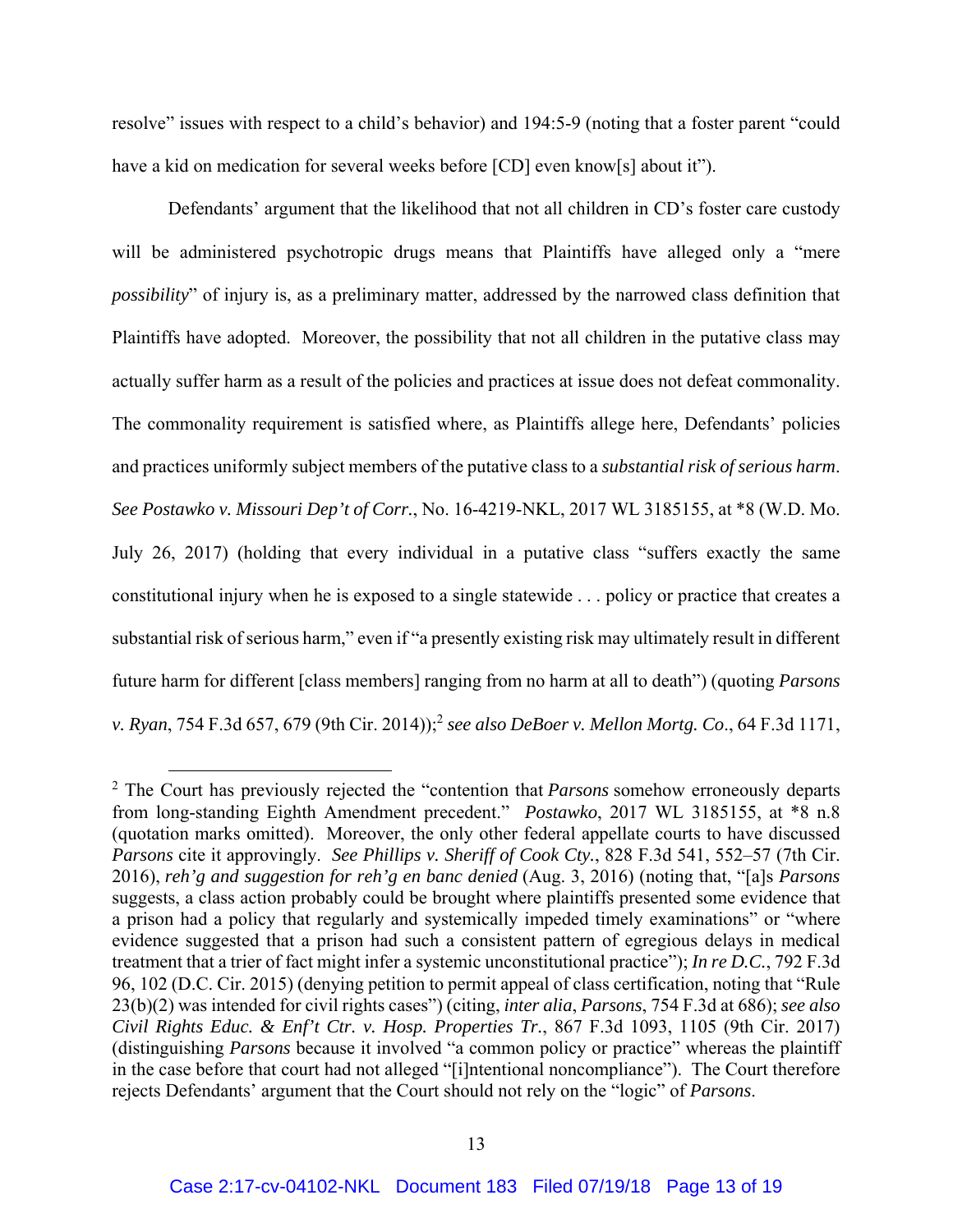1174 (8th Cir. 1995) (holding that claims of differing strengths do not preclude a finding of commonality where, although class members may face differing circumstances, they nonetheless are interested in a "satisfactory common course of conduct").

The Court also is not convinced that the "near term policy or practice changes" that Defendants claim they "are poised to make" should defeat class certification. Defendants' anticipated implementation of an electronic tool "to collect, aggregate, and analyze medication data," an initiative in partnership with the University of Missouri's Psychiatric Center to "enhance [CD's] clinical infrastructure by providing access to additional child psychiatrists, psychologists, nurses, or case managers with foster care expertise to evaluate psychotropic prescriptions for children," an electronic health record system that "will pull medical data on foster children, including data on psychotropic medications, directly from the records of physicians and other sources," or a revised policy on informed consent (Doc. 145, at 10) may go to the merits of this case. But these potential changes—none of which apparently has been implemented as yet—are not sufficient to defeat certification of a class of plaintiffs who are affected by the policies and practices currently in effect. *See Amgen*, 133 S. Ct. at 1194-95 (holding that courts may consider "[m]erits questions ... only to the extent[ ]that they are relevant to determining whether the Rule 23 prerequisites for class certification are satisfied"); *Zurn Pex Plumbing Prod.*, 644 F.3d at 613 (holding that a court's inquiry on a motion for class certification is "preliminary" and "limited").

In light of the common legal and factual questions at the heart of this litigation, the Court finds that the commonality requirement is satisfied.

## **3. Typicality**

The typicality requirement is met when the claims or defenses of the representative party are typical of those of the class. Fed. R. Civ. P. 23(a)(3). In determining typicality, courts consider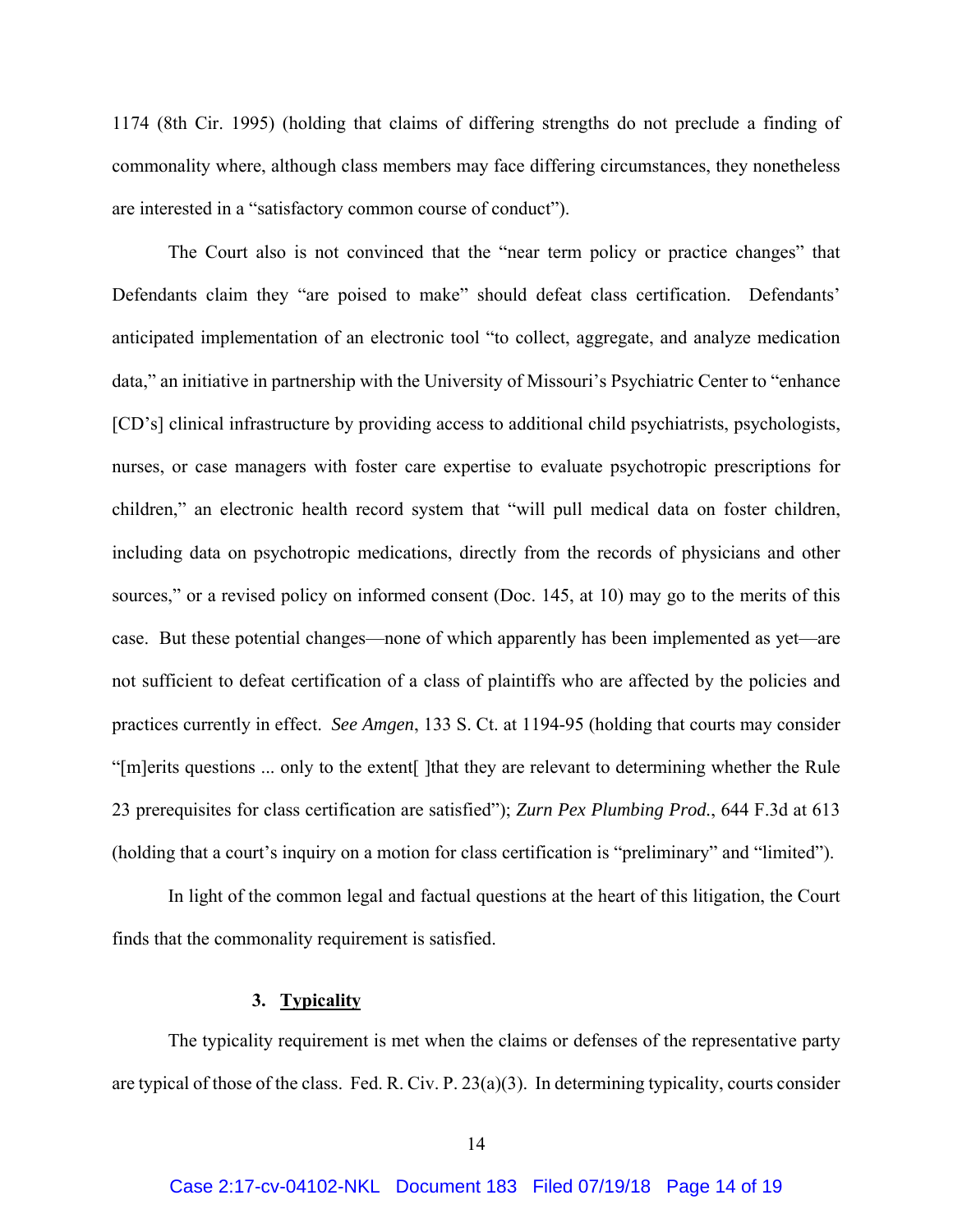whether the named plaintiff's claim "arises from the same event or course of conduct as the class claims, and gives rise to the same legal or remedial theory." *Alpern v. UtiliCorp United, Inc.,* 84 F.3d 1525, 1540 (8th Cir. 1996). The requirement "is fairly easily met so long as other class members have claims similar to the named plaintiff." *DeBoer*, 64 F.3d at 1174.

Plaintiffs' claims and the claims of the proposed class arise from the same course of conduct—the maintenance (or lack) of adequate medical records, a system of oversight for outlying prescriptions of psychotropic drugs, and policies and procedures to obtain informed consent from neutral decision-makers. As children in CD's foster care custody who are or will be prescribed or administered psychotropic drugs, the named plaintiffs and the putative class members are all subject to the same policies and procedures, and therefore are all, allegedly, subject to a substantial risk of harm.

Defendants argue that the named plaintiffs' claims are not typical because each named plaintiff is subject to a unique defense. However, regardless of whether the named plaintiffs have mental or physical health problems that are unusually severe, or whether their juvenile court proceedings address psychotropic medications, or when each child came into CD's foster care custody,<sup>3</sup> each continues to be subject to the same policies and procedures—or lack thereof—that

<sup>&</sup>lt;sup>3</sup> Plaintiff A.H.'s claim would only be barred by the statute of limitations if the alleged violations *ceased* more than five years ago. *See* Mo. Rev. Stat. §§ 516.120.4 (providing for five-year statute of limitations for personal injury claims) and 516.100 ("[T]he cause of action shall not be deemed to accrue when the wrong is done . . . , but when the damage resulting therefrom is sustained and is capable of ascertainment, and, if more than one item of damage, then the last item, so that all resulting damage may be recovered, and full and complete relief obtained."). Plaintiffs allege that Defendants continue to violate Plaintiff A.H.'s constitutional rights. Her claims therefore are not time-barred. *See Montin v. Estate of Johnson*, 636 F.3d 409, 415 (8th Cir. 2011) ("Not every plaintiff is deemed to have permanently sacrificed his or her right to obtain injunctive relief merely because the statute of limitations has run as measured from the onset of the objected-to condition or policy. . . . This is particularly true where it is appropriate to describe each new day under an objected-to policy as comprising a new or continuing violation of rights, as in the context of an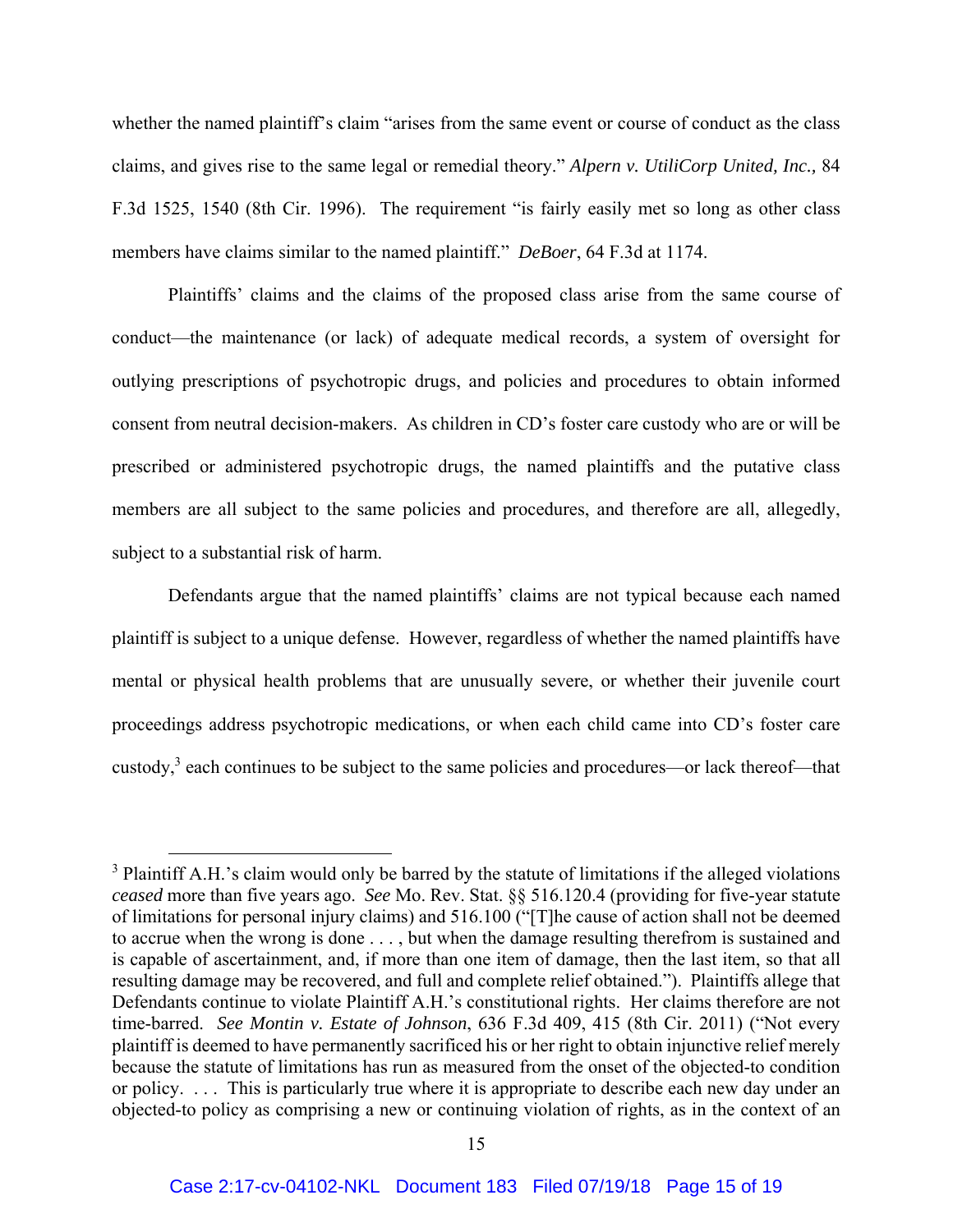allegedly creates a substantial risk of harm. Plaintiffs are not litigating whether the named Plaintiffs should have been administered psychotropic drugs; rather, they are litigating whether Defendants are obligated to provide additional safeguards against the improper administration of psychotropic medications to children in foster care, an issue that equally concerns all of the named plaintiffs and the members of the proposed class. The typicality requirement therefore is satisfied. *See Lane v. Lombardi*, No. 2:12-CV-4219-NKL, 2012 WL 5462932 (W.D. Mo. Nov. 8, 2012) (finding typicality where plaintiffs' Section 1983 claim was "based on the same policy and proposed conduct of Defendants" as the claims of other putative class members); *Rentschler v. Carnahan*, 160 F.R.D. 114, 116 (E.D. Mo. 1995) (finding typicality requirement satisfied where plaintiffs and the putative class members were subjected to the "same allegedly unlawful policies and conditions" and their claims were "all based on the same legal theories, the same arguments of unconstitutionality").

## **4. Adequacy**

 $\overline{a}$ 

Rule  $23(a)(4)$  requires that the class representative and class counsel "fairly and adequately protect the interests of the class." The adequacy requirement is met where: "(1) the representatives and their attorneys are able and willing to prosecute the action competently and vigorously; and (2) each representative's interests are sufficiently similar to those of the class that it is unlikely that their goals and viewpoints will diverge." *Carpe v. Aquila, Inc.,* 224 F.R.D. 454, 458 (W.D. Mo. 2004) (internal quotes omitted). This requirement "serves to uncover conflicts of interest between named parties and the class they seek to represent." *Amchem Prods., Inc. v. Windsor,* 521 U.S. 591, 625 (1997).

Eighth Amendment claim for cruel or unusual punishment or a discrimination claim alleging ongoing implementation of a discriminatory wage scheme.").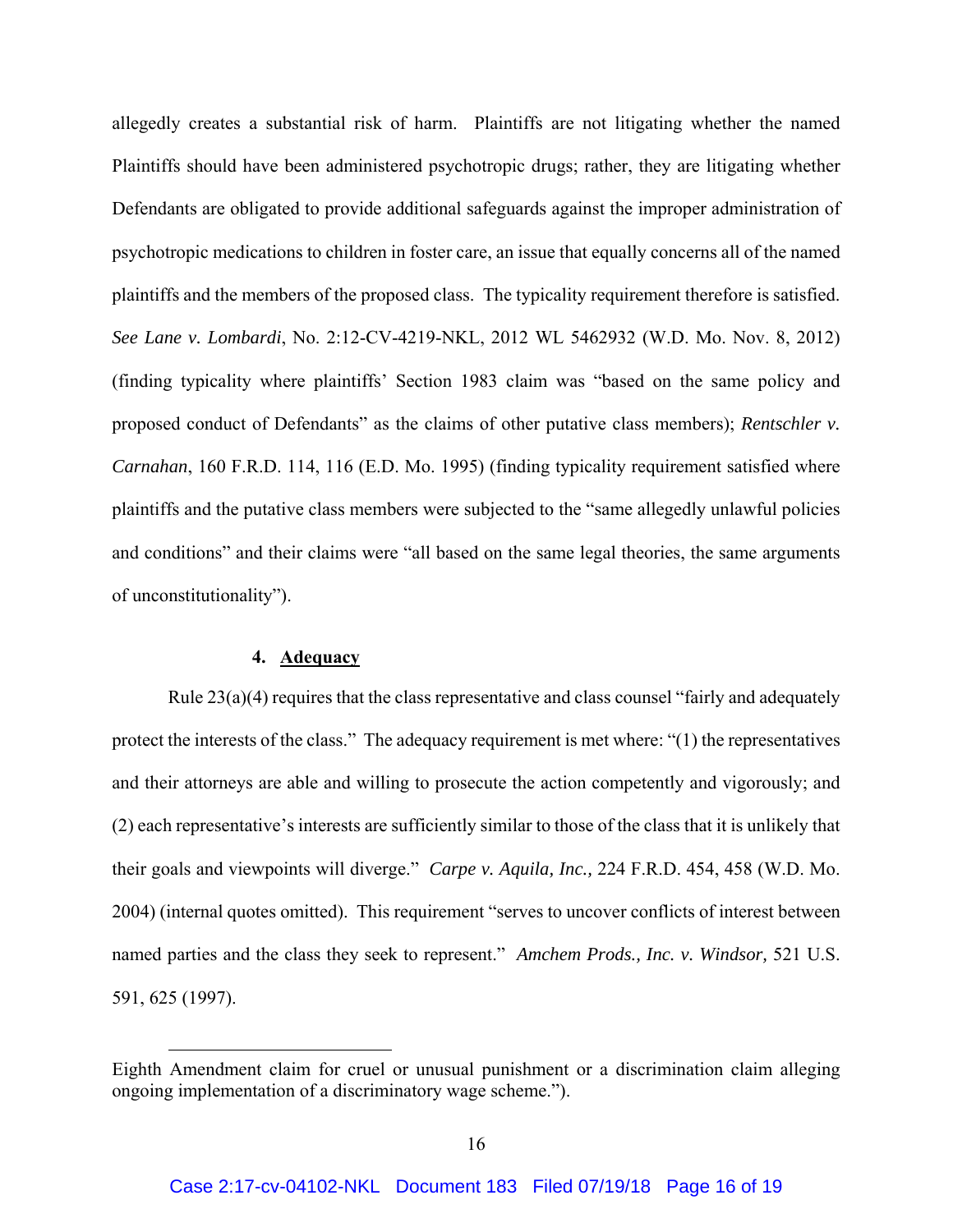As a preliminary matter, the legal issues presented are the same for every potential plaintiff, so the Plaintiffs' interests are substantively identical to those of the other potential class members. *See Wal-Mart,* 564 U.S. at 349, n. 5 (noting that the requirements of typicality and adequacy "tend to merge").

Further, the parties stipulated to the appointment of the Next Friends representing the named plaintiff children (Doc. 61), and the Court so-ordered the appointments (Doc. 69). The Next Friends are participating in this litigation to improve the care of children in Missouri's foster care custody. *See* Doc. 36-1 (Declaration of Ericka Eggemeyer, Next Friend for M.B.), ¶ 3; Doc. 36-3 (Declaration of Kris Dadant, Next Friend for K.C.), ¶¶ 3-4. Defendants do not dispute that the Next Friends are capable and committed.

Moreover, defendants do not dispute that Plaintiffs' counsel can adequately represent the proposed class members. Plaintiffs' counsel have been prosecuting this action competently and vigorously. They are qualified and experienced, including with respect to issues surrounding children's rights and class actions. Doc. 113-12 (Declaration of Sara M. Bartosz in Support of Plaintiffs' Motion for Class Certification), ¶¶ 3-5; Doc. 113-13 (Declaration of Leecia Welch in Support of Plaintiffs' Motion for Class Certification), ¶¶ 2-6; Doc. 113-14 (Declaration of Scott T. Schutte in Support of Plaintiffs' Motion for Class Certification), ¶¶ 3-5; Doc. 113-15 (Declaration of John J. Ammann), ¶¶ 2-7. Before filing this lawsuit, Children's Rights attorneys spent nearly two years investigating the oversight of psychotropic medications in the Missouri child welfare system—testament to their diligence and dedication. Doc. 113-12 (Bartosz Decl.), ¶ 6. Counsel for the Plaintiffs have the resources required to represent the class. *See* Doc. 113-12 (Bartosz Decl.), ¶ 8; Doc. 113-13 (Welch Decl.), ¶ 7; Doc. 113-14 (Schutte Decl.), ¶ 6; Doc. 113-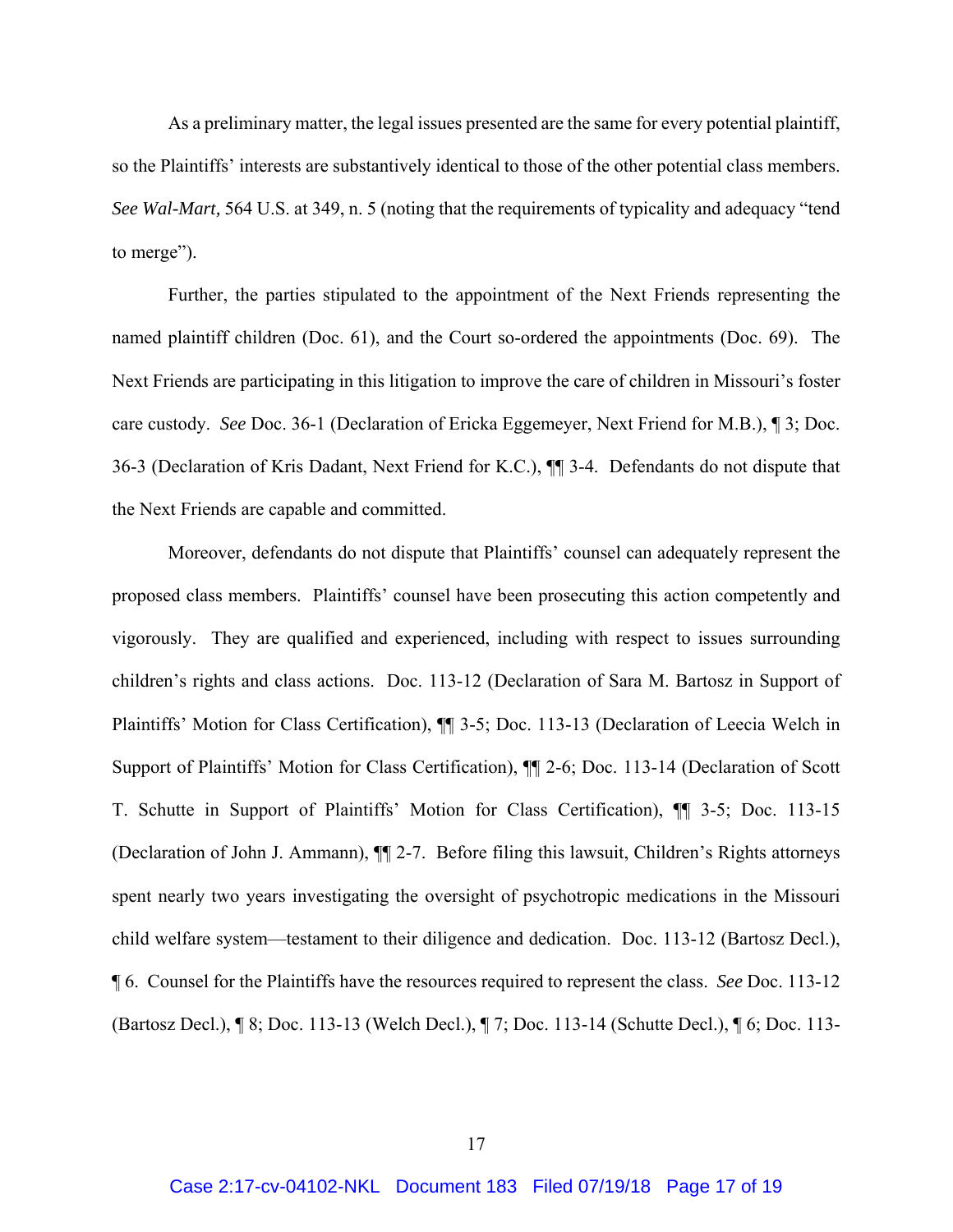15 (Ammann Decl.), ¶ 8. The proposed class counsel is well equipped to vigorously represent the plaintiffs in this action.

For these reasons, the Court finds that the adequacy requirement is satisfied.

#### **b. Rule 23(b)**

A class must satisfy at least one of the requirements of Rule 23(b), in addition to the requirements of Rule 23(a), in order to merit certification. Fed. R. Civ. P. 23.

"Certification is appropriate under subsection (b)(2) if classwide injunctive relief is sought when the defendant 'has acted or refused to act on grounds generally applicable to the class.'" *DeBoer*, 64 F.3d at 1175 (quoting Fed. R. Civ. P. 23(b)(2)). "If the Rule 23(a) prerequisites have been met and injunctive or declaratory relief has been requested, the action usually should be allowed to proceed under subdivision (b)(2)." *Id.* (quotation marks and citation omitted). Moreover, "[b]ecause one purpose of Rule 23(b)(2) was to enable plaintiffs to bring lawsuits vindicating civil rights, the rule 'must be read liberally in the context of civil rights suits.'" *Coley v. Clinton*, 635 F.2d 1364, 1378 (8th Cir. 1980) (citation omitted).

Plaintiffs allege that Defendants, applying policies and practices uniformly across the class, "acted or refused to act on grounds that apply generally to the class." Fed. R. Civ. P. 23(b)(2). Plaintiffs seek "final injunctive relief or corresponding declaratory relief . . . respecting the class as a whole." *Id*. Because "a single injunction or declaratory judgment would provide relief to each member of the class," Rule 23(b)(2) is satisfied. *Dukes*, 564 U.S. 338, 360*.*